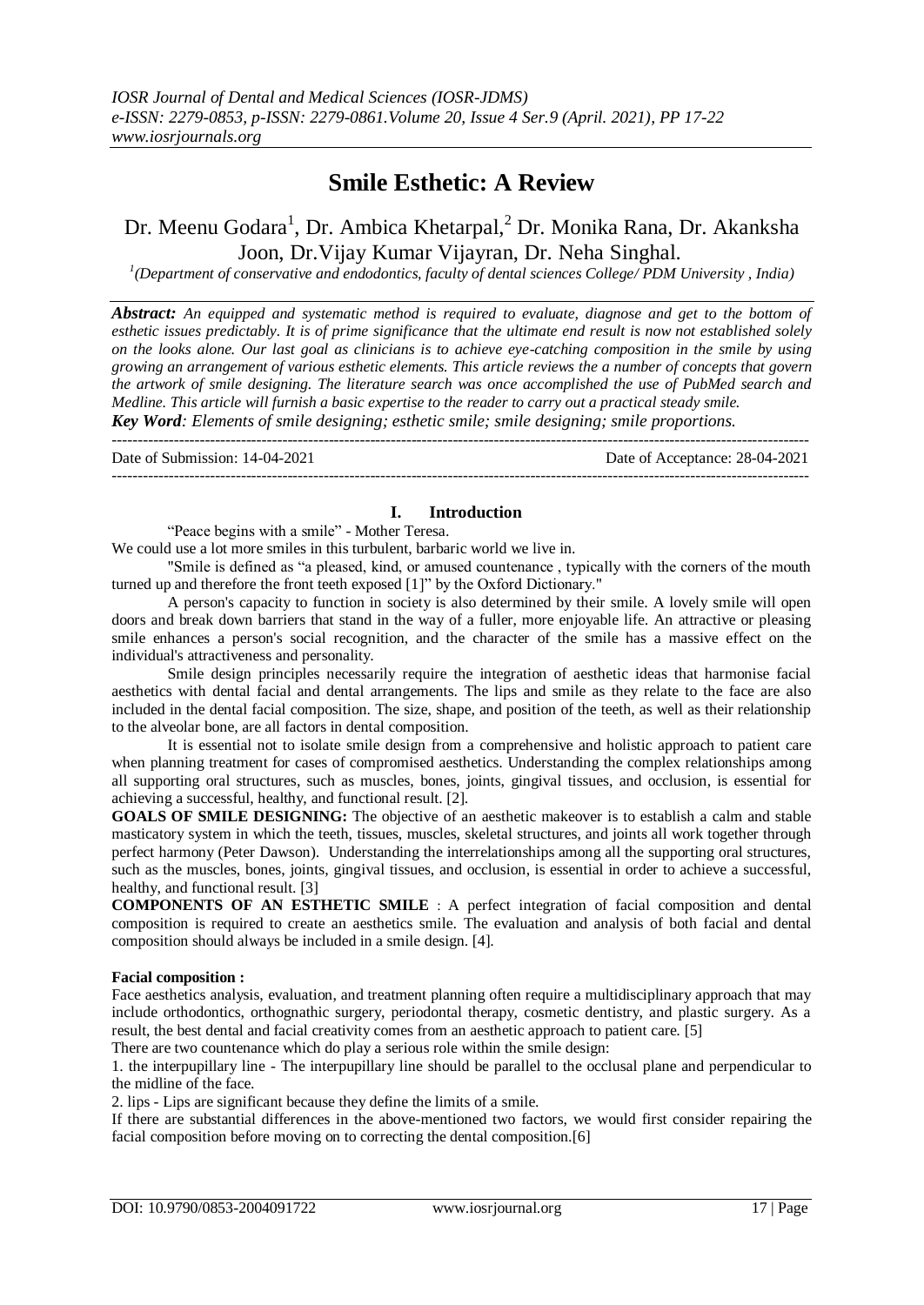In classical terms, the horizontal and vertical dimensions for a perfect face are as follows:

1. Horizontal

2. Vertical

Vital elements of smile designing (dental composition): The vital elements of smile designing include the following

1.Tooth components

a) Dental midline

b) Incisal lengths

c) Tooth dimensions

d) Axial inclinations

e) Interdental contact area (ICA) and point (ICP)

f) Incisal embrasure

g) Sex, personality and age

2. Soft tissue components

a) Gingival health

b) Gingival levels and harmony

c) Interdental embrasure

d) Smile lineThe role of each of the above-mentioned factors in smile designing is given below.

# **Tooth components of smile designing :**

### **1.Dental midline**

The vertical contact interface between two maxillary centrals is referred to as the midline. It should be parallel to the midline of the face and perpendicular to the incisal plane. Minor differences between the midlines of the face and the midlines of the teeth are acceptable and, in many cases, barely noticeable. [9] A canted midline, on the other hand, would be more noticeable and therefore less appropriate. As long as the dental midline is perpendicular to the interpupillary line, the maximum permitted discrepancy is 2 mm, and sometimes more than 2 mm discrepancy is appropriate. The midline assessment can be guided by anatomical landmarks such as the nose's midline, forehead, chin, philtrum, and interpupillary plane. [10]

One of the most precise of these anatomical guide posts is the philtrum of the lip. It's always in the middle. To evaluate the midline, one must always consider

1. location and

2. alignment.

Midline should be

a) parallel to the long axis of the face: the road angle that forms the contact between the centrals should be

b) perpendicular to the incisal plane: the line angle that forms the contact between the centrals should be

perpendicular to the incisal plane and

c) over the papilla: the sheet ought to drop straight down from the papilla

In laboratory communication, a face bow transfer or even a reference stick aligned parallel to the interpupillary plane can provide useful information about midline inclination and the presence of a canted incisal plane .[11] In 75% of cases, the maxillary and mandibular midlines do not align. As a result, using the mandibular midline as a reference point for assessing the maxillary midline is not encouraged. Because mandibular teeth are rarely noticeable when smiling, a mismatch between the maxillary and mandibular midlines has no effect on aesthetics.

Incisal lengths (incisal edge positions) Because it serves as a reference point for determining proper tooth proportion and gingival levels, the position of the maxillary incisal edge is the most important determinant in smile creation.The parameters used to help establish the maxillary incisal edge position are:

1. degree of tooth display,

2. phonetics and

3. patient input

# **Degree of tooth display:**

In a young person, the incisal third of the maxillary central incisor should be visible when the mouth is relaxed and slightly open. As people get older, their muscle tone deteriorates, resulting in less tooth display. (10)

The pitch of the anterior teeth, labial contours, lip support, anterior guidance, lingual contours, and tooth display are all affected by incisal edge position. The combination of proper lip support and the lingual labial position of the incisal edge determines the pitch of each anterior tooth. The anterior guidance as well as the labial and lingual contours are influenced by this location. In a discussion, all of these factors have a significant effect on both aesthetics and functionality.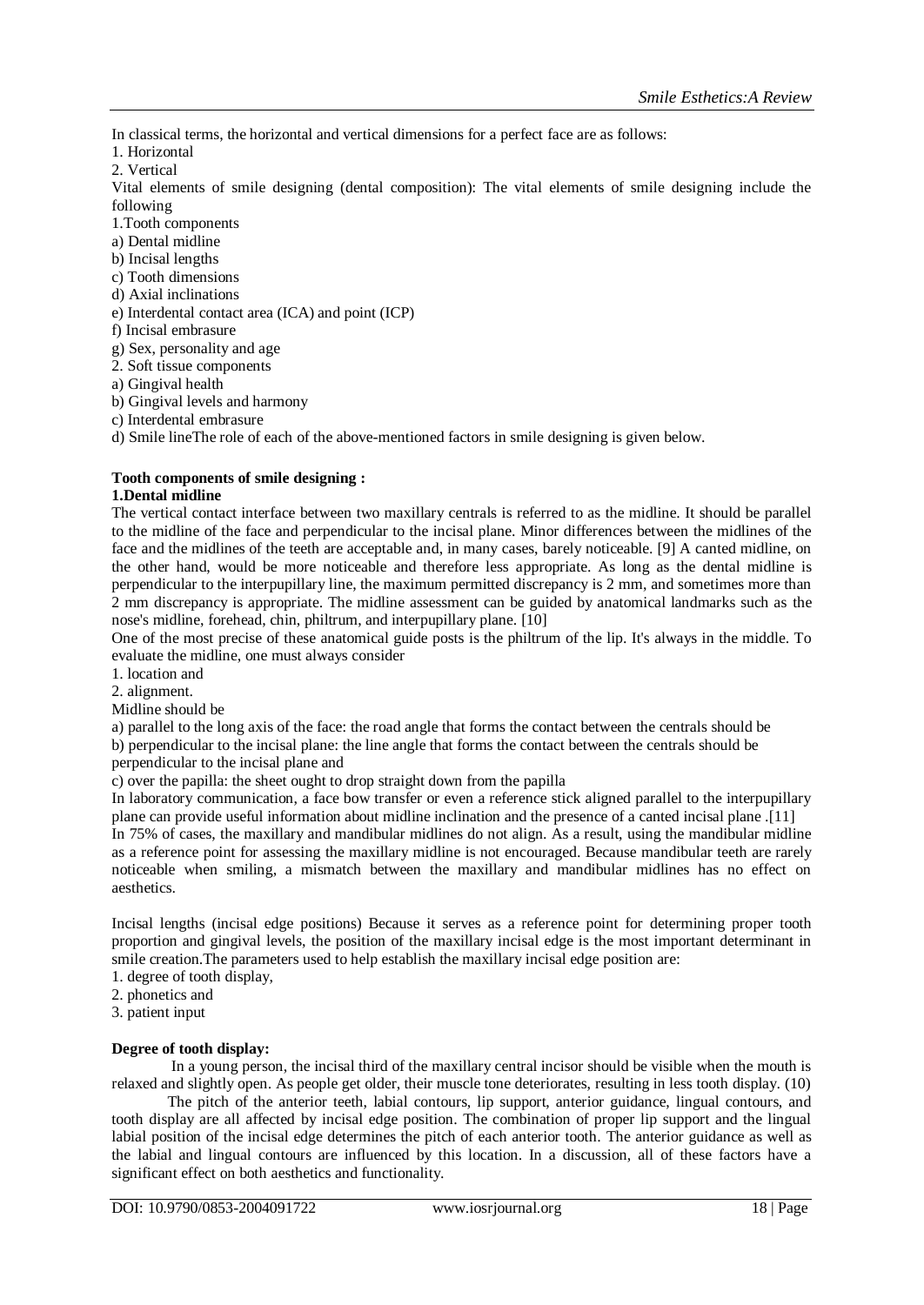#### **Tooth dimensions**

Correct dental proportion is linked to facial morphology and is necessary for achieving an attractive smile. The centrals must be the dominant teeth in the smile and have acceptable proportions, according to central dominance. They are the key to a happy face. The central proportions must be both aesthetically and mathematically correct. The centrals' width to length ratio should be around 4:5 (0.8–1.0), with a width of 75– 80% of their length being the most acceptable range.[Figure1]. The appearance and placement of the laterals and canines are influenced or determined by the shape and location of the centrals.



Fig 1: Teeth arranaged in Golden Proportion

"Various pointers for establishing correct proportions in associate aesthetically pleasing smile are"

- 1. golden proportion (Lombardi),
- 2. recurring esthetic dental proportions (Ward),
- 3. M proportions (Methot) and
- 4. Chu's esthetic gauges.

When viewed from the facial perspective, the important point to remember is that these proportions are based on perceived size rather than real size (in short, it is the distance between proximal line angles of the teeth)

These principles are used as a guide as a substitute than a rigid mathematical formula. Most authors propose creating harmony and stability via eye through suited adjustment and contrast of provisionals instead than any formulation.[15] The factors guiding individual tooth dimensions are as follows.

"Ultimately, there's no formula for anterior esthetics; instead, the ultimate esthetics may be a combination of"

- 1. tooth proportion guide lines,
- 2. patient's own perception,
- 3. cultural and social influences,
- 4. dentist artistic influences and
- 5. effective communication with laboratory.

#### **Tooth inclinations**

The vertical alignment of maxillary teeth, visible in the smile line, is compared to the central vertical midline by axial inclination. Each subsequent anterior tooth should have a natural, progressive increase in mesial inclination from the central to the canine. It should be least noticeable with the centrals and slightly more noticeable with the laterals and canines.If the incisal plane is tilted, the axial inclination of the anterior teeth and therefore the midplane itself, if it's at right angle to the incisal plane, will be correspondingly incorrect.[16]

The analysis of axial inclination may be done on a photograph of the anterior teeth during a frontal read. A line is sketched on every tooth from the center of the incisal edge through the plane of the tooth at its animal tissue interface. Axial inclination may also check with the degree of tipping in any plane of reference. The guide for labiolingual inclination is as follows:

1. Jaw central tooth – positioned vertically or slightly labial

Compare

2. Jaw lateral tooth – cervical is tucked in, incisal edge inclined slightly labially Compare

3. Jaw canine – cervical space positioned labially, cusp tip linguistically angulated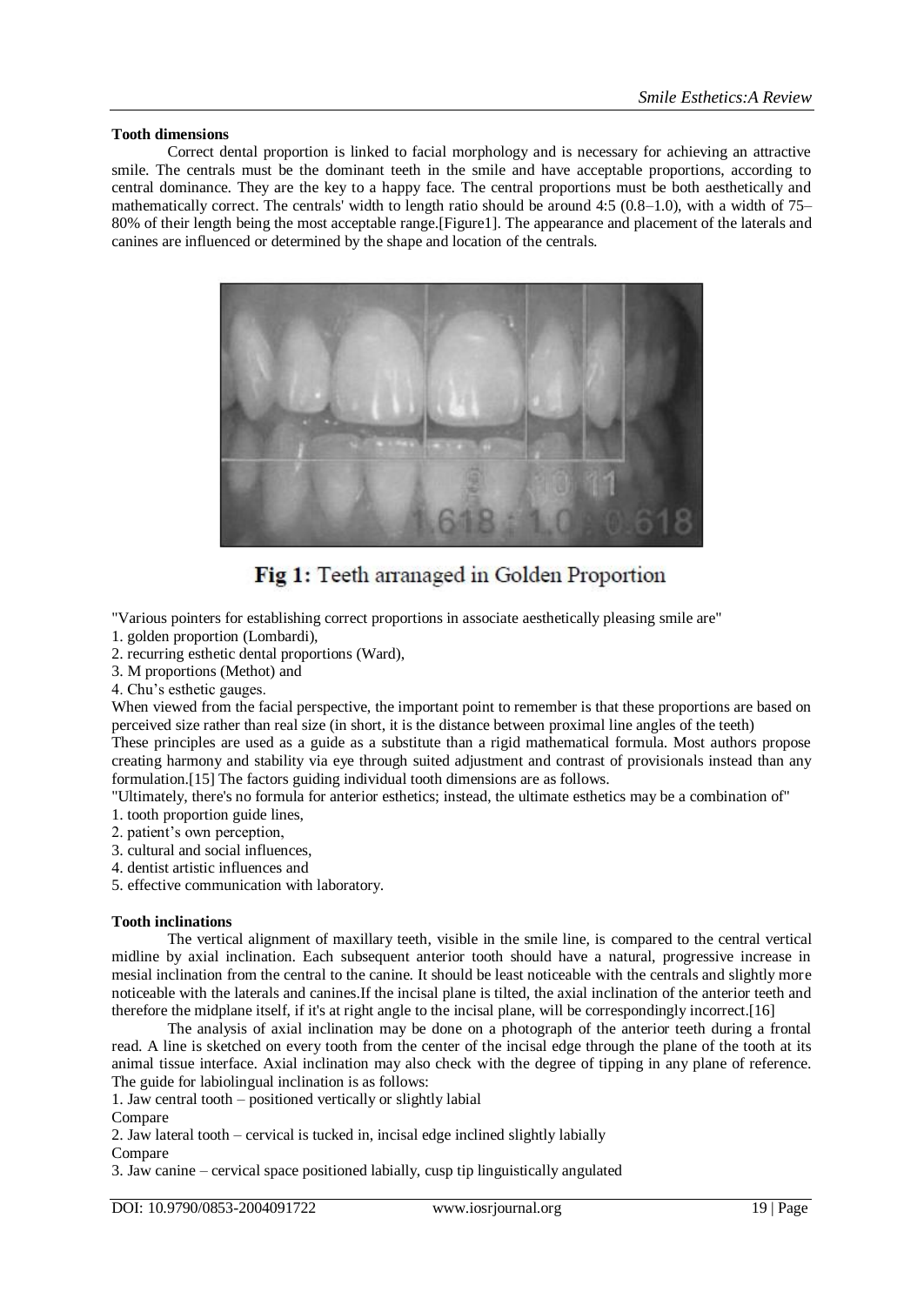#### Compare

#### **Interdental contact area and point**

1. Interproximal contact area (ICA):

• it's outlined because the broad zone during which two adjacent teeth bit.

• It follows the 50:40:30 decree relevance the jaw central tooth..

The increasing ICA helps to form the illusion of longer teeth by wider and conjointly extend apically to eliminate black triangles."

2. Interproximal contact point (ICP):

- it's the foremost incisal facet if the ICA.
- As a general rule, the ICP moves apically, the further posterior one moves from the midline.

Incisal embrasures:

The incisal embrasures ought to show a natural, progressive increase in size or depth from the central to the canine.

This may be a perform of the anatomy of those teeth and as a result, the contact purpose moves apically as we tend to proceed from central to canine. The contact points in their apical progression should mimic the smile line.[17] Failure to provide adequate depth and variation to the incisal embrasure will

1. make the teeth appear too uniform and

2. create the contact areas too long and impart to the dentition a box like look. The individuality of the incisors are lost if their incisal embrasures aren't properly developed. Also, if the incisal embrasures are too deep, it'll tend to form the teeth look by artificial means pointed." As a rule, a tooth distal to incisal corner is more rounded than its mesio incisal corner

#### **Sex, age and personality**

Minor differences in the length, shape and positioning of the maxillary teeth allow for dramatic characterization.[19]

• Age – maxillary central incisor

Youthful teeth: uneroded incisal edge, outlined incisal opening, low vividness and high price Aged teeth: shorter; therefore less smile show, token incisal opening, high vividness and low value"

• Sex – jaw incisors feminine form: spherical sleek, soft delicate Male form: cubic , arduous vigorous

• temperament – jaw canine Aggressive, hostile angry: pointed long "fangy" cusp type Passive, soft: blunt, rounded, short cusp form

Soft tissue component of smile design

#### **Gingival health**

Because the gingiva serves as a frame for the teeth, gingival health has a significant impact on the final aesthetic success of the case. Prior to beginning any therapy, it is critical that the gingival tissues be in perfect health.[20] Healthy gingiva is usually pale pink in color, stippled, firm and it should exhibit a matte surface; a normal healthy gingival sulcus should not exceed 3mm in depth**.**

#### **Gingival level and harmony**

The key to creating a harmonious smile is determining the proper gingival levels for each individual tooth. The gingival height (position or level) of the centrals in the cervical region should be symmetrical. It can also match the canine's appearance. It's fine if the laterals have the same gingival level as the primary. However, the accompanying smile may be too uniform, so it's better to have the gingival contour over the laterals located toward the incisal compared to the tissue level of the centrals and canines.

#### **Interdental embrasure (cervical embrasure)**

The darkness of the oral cavity have to no longer be visible in the interproximal triangle between the gingiva and the contact area. If the most apical issue of the restoration is 5 mm or plenty much less from the crest of the bone, then black triangles will be avoided. At times, this will require lengthy contact region that will be extended towards the cervical. This will motivate the formation of a healthy, pointed papilla as an alternative of the blunted tissue structure that often accomplishes a black triangle[22] . Conversely, an improperly developed cervical embrasure that entails overextended, cumbersome restorations will end end result in an improper emergence profile and swollen and infected gingival tissues. [23]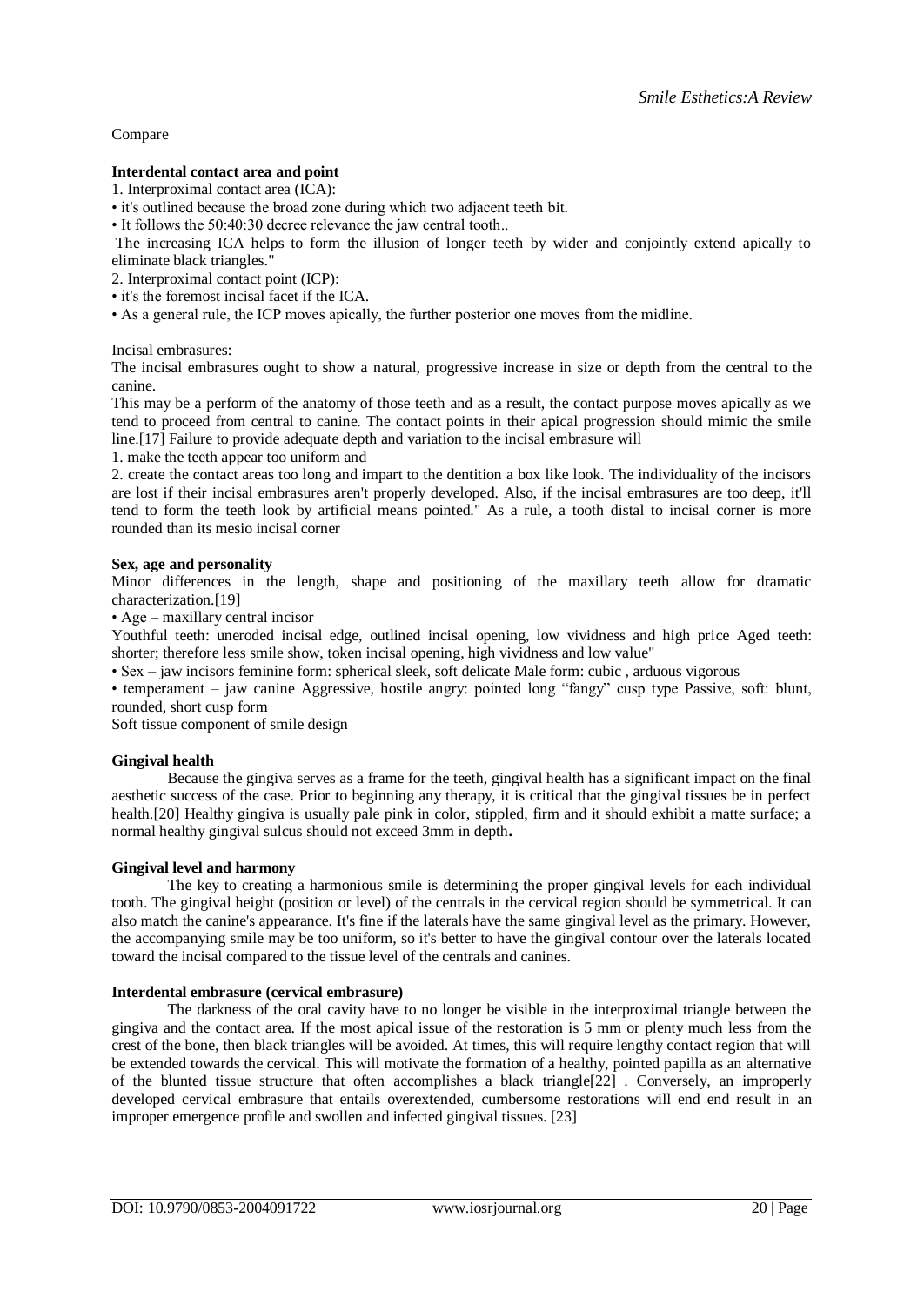#### **Smile line**

Smile line refers to an imaginary line alongside the incisal edges of the maxillary anterior tooth which must mimic the curvature of the most high-quality border of the lower lip while smiling. Another frame of reference for the smile line suggests that the centrals have to show up barely longer or, at least, now not any shorter than the canines along the incisal plane. This approach is specially useful in cases of lip symmetry or extreme lip curvature at some point of smile formation[Figure 2]. Reverse smile line or inverse smile line takes place when the centrals exhibit up shorter than the canines along the incisal plane.



Fig 2: Smile Lines

# **II. Conclusion**

It is vivid from the above discussion that the smile we create need to be esthetically appealing and functionally sound too. It is our responsibility to carefully diagnose, analyze and supply the pleasant to our patients, taking into account all of the mentioned factors. The smile designing achieved by means of us has to be as conservative as possible unlike the past. Our aim has to be much less reduction of enamel shape and increased esthetics and durability. This really skill that beauty dentistry has to be a multispecialty branch, wherein all treatments like orthodontics, periodontics, surgical approaches have to be performed on every occasion deemed necessary.

#### **FINANCIAL SUPPORT AND SPONSORSHIP NIL**

**CONFLICTS OF INTEREST** There are no conflicts of interest.

#### **References**

- [1]. The Oxford English Dictionary. Oxford University Press; retrieved from www.oed.com.
- [2]. Davis NC. Smile Design. Dent Clin N Am. 2007; 51:299-318.
- [3]. Aschheim KW, Dale BG. Esthetic Dentistry A clinical approach to techniques and materials. 2nd ed. Missouri: Mosby Publications. 2001.
- [4]. Dawson PE. Determining the determinants of occlusion. Int J Periodontics Restorative Dent 1983;3:8-21.
- [5]. Kokich VO Jr, Kiyak HA, Shapiro PA. Comparing the perception of Dentist and Lay people to altered Dental Esthetics. J Esthet Dent 1999;11:311-24.
- [6]. Goldstein RE. Change your smile. Chicago, US : Quintessence Publication; 1997.
- [7]. Davis NC. Smile Design. Dent Clin N Am 2007;51:299-318.<br>[8]. Lavere AM. Denture tooth selection: An analysis of the nat
- Lavere AM. Denture tooth selection: An analysis of the natural maxillary central incisor compared to the length and width of the face. Part I. J. Prosthet Dent 1992;67:661-3.
- [9]. Bukhary SM, Gill DS, Tredwin CJ, Moles DR. The influence of varying maxillary lateral incisor dimensions on perceived esthetic smile. Br Dent J 2007;203:687-93.
- [10]. Fradeani M. Evaluation of dentolabial parameters as part of a comprehensive esthetic analysis. Eur J Esthet Dent 2006;1:62-9.
- [11]. Kokich VG, Spear FM, Kokich VO. Maximizing anterior esthetics: An interdisciplinary approachL Esthetics and Orthodontics. In: McNamara JA, editor. Carionafacial Growth Series, Centre for Growth and Development. Ann Arbor: University of Michigan; 2001.
- [12]. Paul SJ. Smile analysis and face bow transfer: Enhancing esthetic restorative treatment. Pract Proced Aesthet Dent 2001;13:217-22.
- [13]. Pound E. Personalized denture procedures. Dentist Manual. Denar Corp. 1973.
- [14]. Bloom DR, Padayachy JN. Increasing occusal vertical dimension Why, When, How. Br Dent J 2006;200:251-6.
- [15]. Levin EI. Dental esthetics and Golden proportion. J Prosthet Dent 1978;40:244-52.
- [16]. Ricketts RM. The biological significance of the divine proportion and Fibonacci Series. Am J Ortho 1982;81:35.
- [17]. Moore T, Southard KA, Casko JS, Qian F, Southard TE. Buccal corridor and Smile esthtetics. Am J Orthod Dentofacial Orthop 2005;127:208-13.
- [18]. Rufenacht C. Fundamentals of Esthetics. Chicago, US : Quintessence publications Co.; 1990.